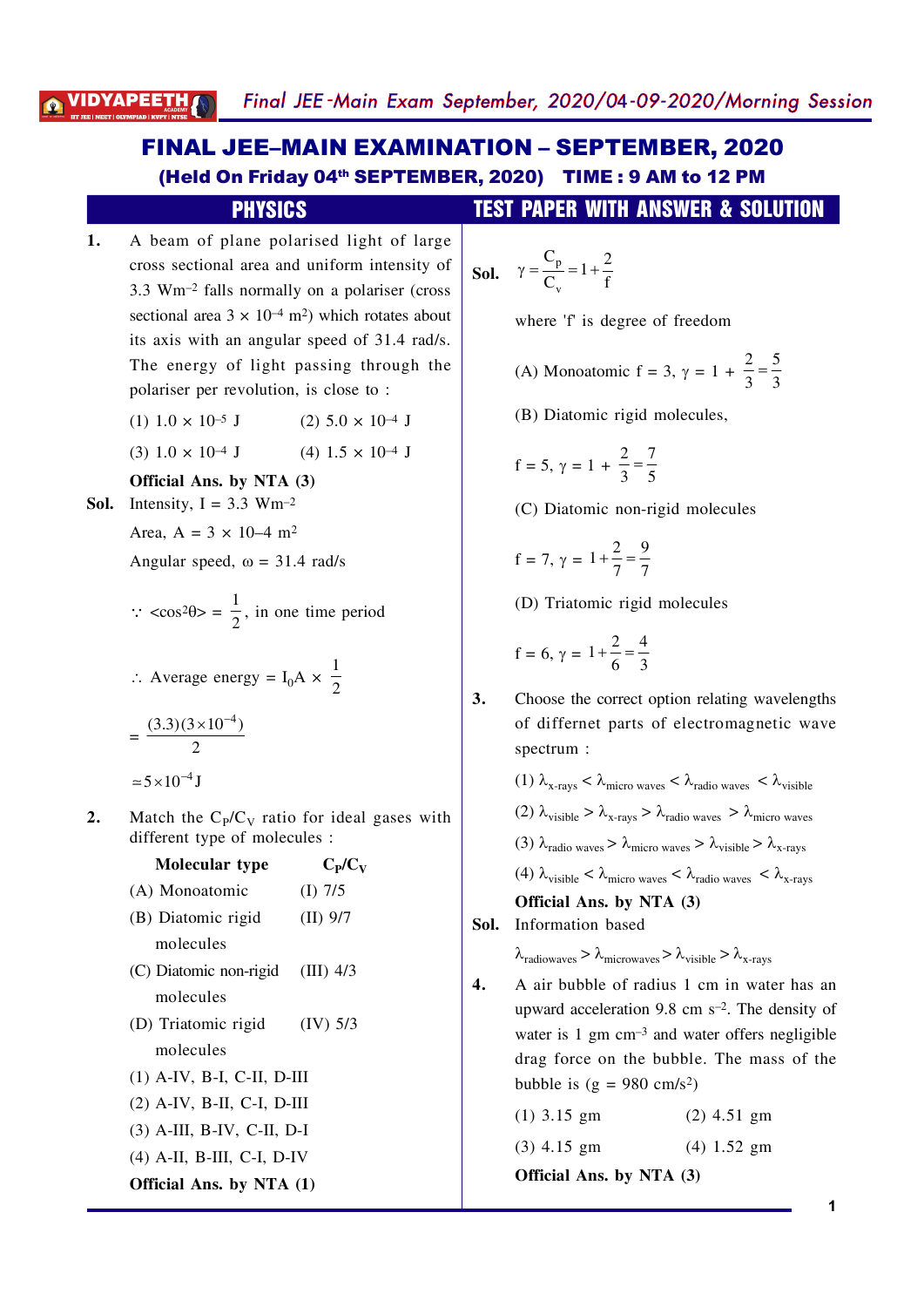## VIDYAPEE<u>TH*A*N</u>

$$
\int_{V_{\infty}}^{V_{x}} dV = -\int_{\infty}^{x} \vec{E}_{G} \cdot \vec{d}_{x}
$$
  
\n
$$
V_{x} - V_{\infty} = -\int_{\infty}^{x} \frac{Ax}{(x^{2} + a^{2})^{3/2}} dx
$$
  
\nput  $x^{2} + a^{2} = z$   
\n
$$
2x dx = dz
$$
  
\n
$$
V_{x} - 0 = -\int_{\infty}^{x} \frac{A dz}{2(z)^{3/2}} = \left[\frac{A}{z^{1/2}}\right]_{\infty}^{x} = \left[\frac{A}{(x^{2} + a^{2})^{1/2}}\right]_{\infty}^{x}
$$
  
\n
$$
V_{x} = \frac{A}{(x^{2} + a^{2})^{1/2}} - 0 = \frac{A}{(x^{2} + a^{2})^{1/2}}
$$
  
\n7. Starting from the origin at time t = 0, with initial velocity 5<sup>2</sup> j ms<sup>-1</sup>, a particle moves in the x-y plane with a constant acceleration of (10<sup>2</sup> + 4<sup>2</sup>) ms<sup>-2</sup>. At time t, its coordinates are

(20 m, 
$$
y_0
$$
 m). The values of t and  $y_0$ , are respectively:

$$
(3) 2s \text{ and } 18 \text{ m} \tag{4) 5s and 25 m}
$$

 $\vec{u} = 5\hat{j}$  m / s,  $\vec{a} = 10\hat{i} + 4\hat{j}$ , final te  $(20, y_0)$  in time t

$$
S_x = 4_x t + \frac{1}{2} a_x t^2
$$

$$
20 - 0 = 0 + \frac{1}{2} \times 10 \times t^2
$$

$$
S_y = u_y \times t + \frac{1}{2} a_y t^2
$$

$$
y_0 = 5 \times 2 + \frac{1}{2}4 \times 2^2 = 18m
$$
  
2 sec and 18 m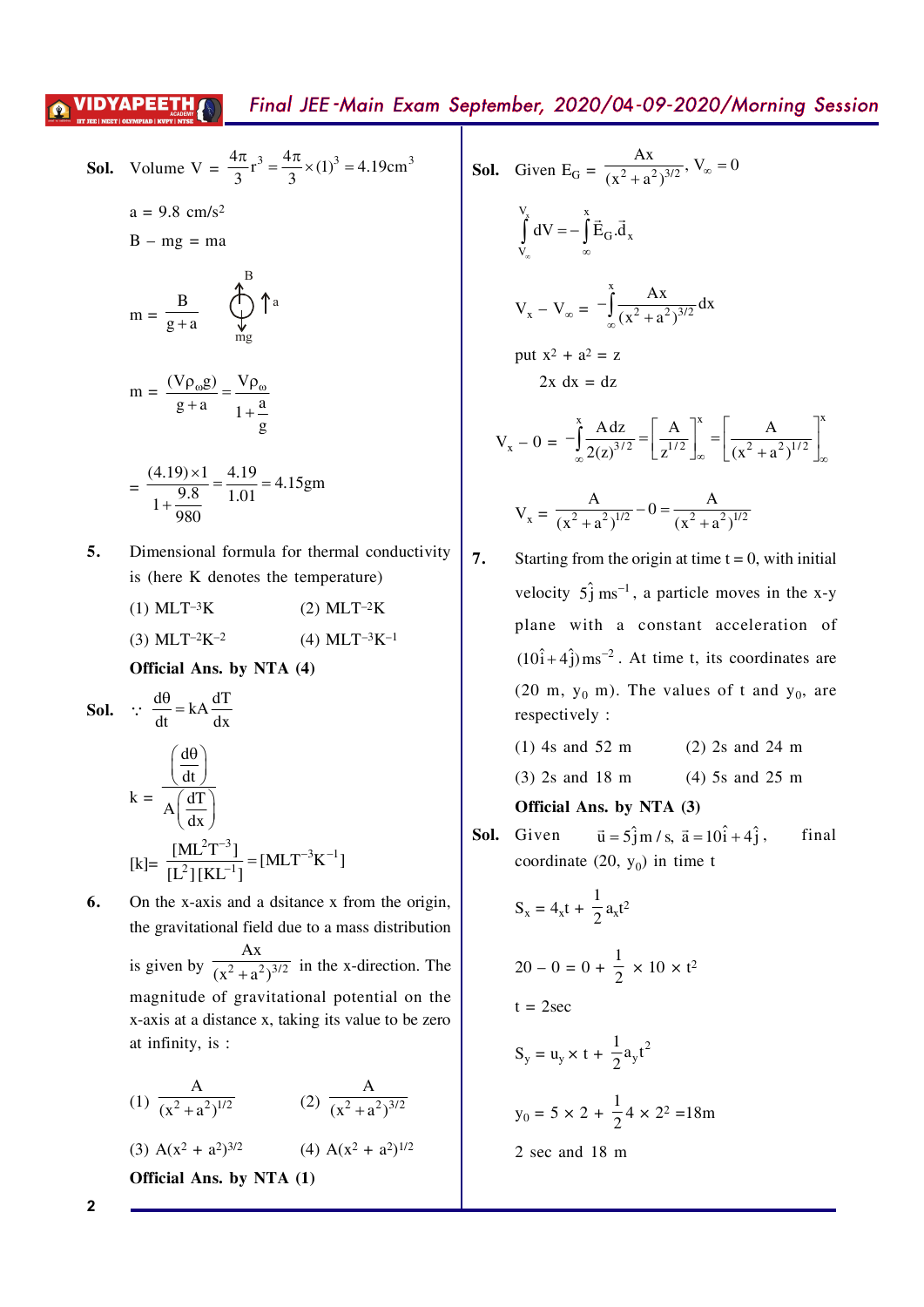#### Final JEE-Main Exam September, 2020/04-09-2020/Morning Session VIDYAPEETH*[*

8. Given figure shows few data points in a photo electric effect experiment for a certain metal. The minimum energy for ejection of electron from its surfface is: (Plancks constant)  $h = 6.62 \times 10^{-34}$  J.s)



- $(2)$  2.59 eV  $(1)$  2.27 eV
- $(3) 1.93$  eV  $(4)$  2.10 eV

#### Official Ans. by NTA (1)

**Sol.** Graph of  $V_s$  and f given  $(B 5.5, 0)$ 

$$
hv = \phi + eV_s
$$
  
at B V<sub>s</sub> = 0, v = 5.5  
⇒ h × 5.5 × 10<sup>14</sup> = φ  

$$
\phi = \frac{6.62 \times 10^{-34} \times 5.5 \times 10^{14}}{1.6 \times 10^{-19}} eV = 2.27 eV
$$

A wire A, bent in the shape of an arc of a circle, 9. carrying a current of 2A and having radius 2 cm and another wire B, also bent in the shape of arc of a circle, carrying a current of 3A and having radius of 4 cm, are placed as shown in the figure. The ratio of the magnetic fields due to the wires A and B at the common centre O  $is:$ 



**Sol.** Given 
$$
i_A = 2
$$
,  $r_A = 2$  cm,  $\theta_A = 2\pi - \frac{\pi}{2} = \frac{3\pi}{2}$ 

$$
iB = 3, rB = 4 cm, \thetaB = 2\pi - \frac{\pi}{3} = \frac{5\pi}{3}
$$
  

$$
B = \frac{\mu_0 I \theta}{4\pi R}
$$
  

$$
\frac{B_A}{B_B} = \frac{I_A}{I_B} \times \frac{\theta_A R_B}{\theta_B R_A} = \frac{6}{5}
$$

For a transverse wave travelling along a straight  $10.$ line, the distance between two peaks (crests) is 5 m, while the distance between one crest and one trough is 1.5 m. The possible wavelengths  $(in m)$  of the waves are:

(1) 1, 2, 3, .......   
(2) 
$$
\frac{1}{2}, \frac{1}{4}, \frac{1}{6}, ...
$$

(3) 1, 3, 5, .....   
 (4) 
$$
\frac{1}{1}, \frac{1}{3}, \frac{1}{5}, \dots
$$

## Official Ans. by NTA (4) Sol. Given T to C 1.5 m  $C$  to  $C$  5m

T to C = 
$$
(2n_1 + 1) \frac{\lambda}{2}
$$
  
\nC to C =  $n_2\lambda$   
\n $\frac{1.5}{5} = \frac{(2n_1 + 1)}{2n_2} \Rightarrow 3n_2 = 10n_1 + 5$   
\n $n_1 = 1, n_2 = 5 \rightarrow \lambda = 1$   
\n $n_1 = 4, n_2 = 15 \rightarrow \lambda = 1/3$   
\n $n_1 = 7, n_2 = 25 \rightarrow \lambda = 1/5$ 

A small bar magnet placed with its axis at 30° **11.** with an external field of 0.06 T experiences a torque of 0.018 Nm. The minimum work required to rotate it from its stable to unstable equilibrium position is :

> $(1)$  9.2  $\times$  10<sup>-3</sup> J  $(2)$  6.4  $\times$  10<sup>-2</sup> J  $(3)$  11.7  $\times$  10<sup>-3</sup> J  $(4)$  7.2  $\times$  10<sup>-2</sup> J Official Ans. by NTA (4)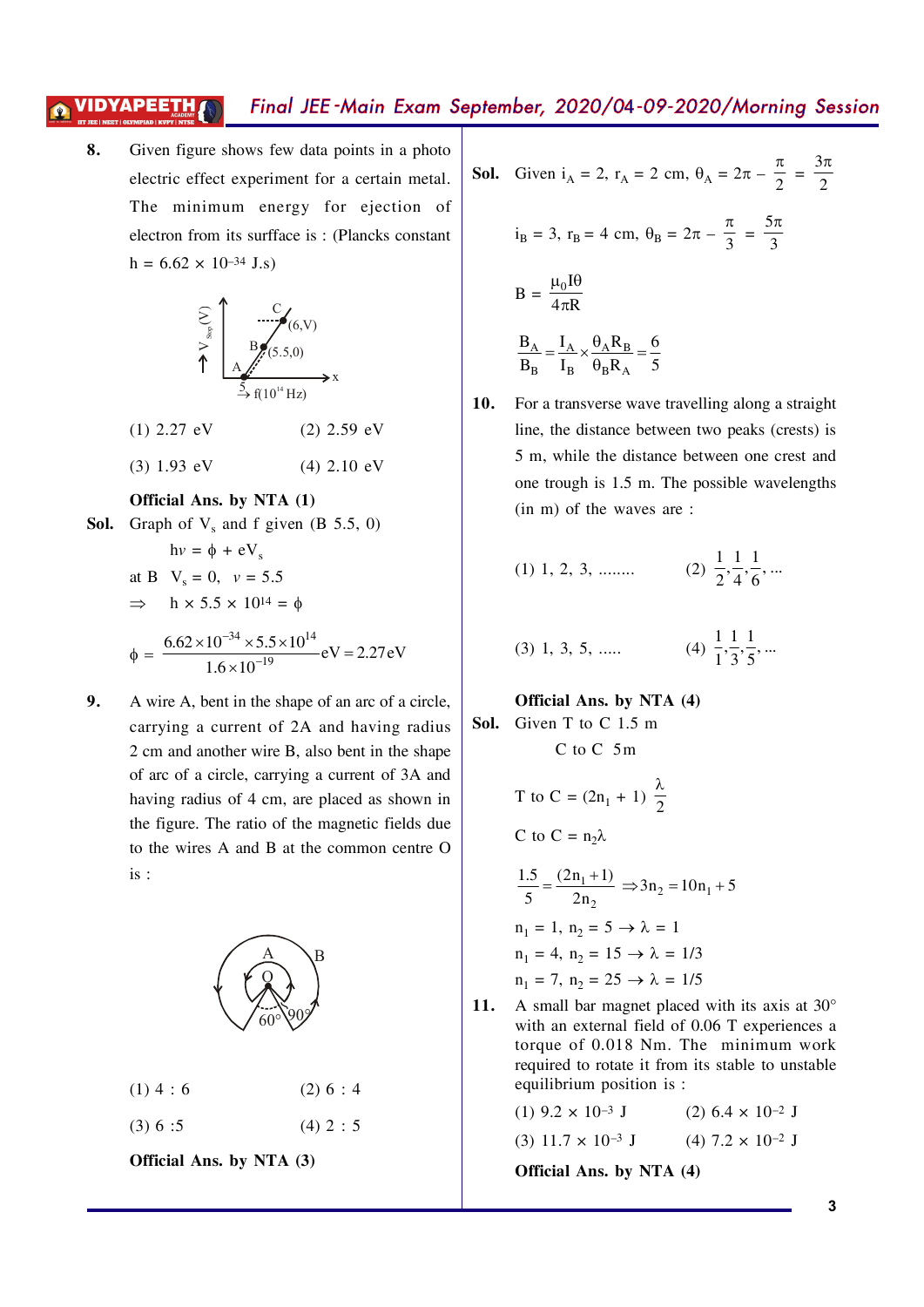# Final JEE-Main Exam September, 2020/04-09-2020/Morning Session

**Sol.** Torque on a bar magnet : I = MB sin θ

\nHere, θ = 30°, I = 0.018 N-m, B = 0.06 T

\n
$$
\Rightarrow
$$
 0.018 = M × 0.06 × sin 30°

\n $\Rightarrow$  0.018 = M × 0.06 ×  $\frac{1}{2}$ 

\n $\Rightarrow$  M = 0.6 A-m²

\nNow v = - MB cos θ

\nPosition of stable equilibrium (θ = 0°) : u<sub>i</sub> = - MB

\nPosition of unstable equilibrium (θ = 180°) : u<sub>f</sub> = MB

\n $\Rightarrow$  work done : ΔU

\n $\Rightarrow$  W = 2MB

\n $\Rightarrow$  W = 2 × 0.6 × 0.06

\n $\Rightarrow$  W = 7.2 × 10<sup>-2</sup> J

\noption (4) is correct

**VIDYAPEETH** 

12. Particle A of mass 
$$
m_A = \frac{m}{2}
$$
 moving along the x-axis with velocity  $v_0$  collides elastically with another particle B at rest having mass  $m_B = \frac{m}{3}$ .  
If both particles move along the x-axis after the collision, the change  $\Delta\lambda$  in de-Broglie wavelength of particle A, in terms of its de-Broglie wavelength ( $\lambda_0$ ) before collision is:

(1) 
$$
\Delta \lambda = 4\lambda_0
$$
 (2)  $\Delta \lambda = \frac{5}{2}\lambda_0$ 

(3) 
$$
\Delta \lambda = 2\lambda_0
$$
 (4)  $\Delta \lambda = \frac{3}{2}\lambda_0$ 

Official Ans. by NTA (1)

**Sol.** 
$$
\xrightarrow{\text{(m/2)}} \text{V}_0 \xrightarrow{\text{(m/s)}} \xrightarrow{\text{(m/2)}} \text{B (lest)}
$$
  $\xrightarrow{\text{(A)}} \text{V}_A \xrightarrow{\text{(B)}} \xrightarrow{\text{(m/3)}}$   
Initial  
Final

Applying momentum conservation

$$
\frac{m}{2} \times V_0 + \frac{m}{3} \times (0) = \frac{m}{2} V_A + \frac{m}{3} V_B
$$

$$
= \frac{V_0}{2} = \frac{V_A}{2} + \frac{V_B}{3} \quad \dots (1)
$$

Since, collision is elastic  $(e = 1)$ 

$$
e = 1 = \frac{V_B - V_A}{V_0} \Rightarrow V_0 = V_B - V_A \dots (2)
$$

On solving (1) & (2) :  $V_A = \frac{V_0}{5}$ 

Now, De-Broglie wavelength of A before collision:

$$
\lambda_{_0}=\frac{h}{m_{_A}V_{_0}}=\frac{h}{\left(\frac{m}{2}\right)V_{_0}}
$$

$$
\Rightarrow \lambda_{0} = \frac{2h}{mV_{0}}
$$

Final De-Broglie wavelength :

$$
\lambda_{\rm f} = \frac{h}{m_{\rm A} V_0} = \frac{h}{\frac{m}{2} \times \frac{V_0}{5}} \Rightarrow \lambda_{\rm f} = \frac{10 \, h}{m V_0}
$$
  
Now  $\Delta \lambda = \lambda_{\rm f} - \lambda_0$ 

$$
\Delta\lambda = \frac{10h}{mV_0} - \frac{2h}{mV_0}
$$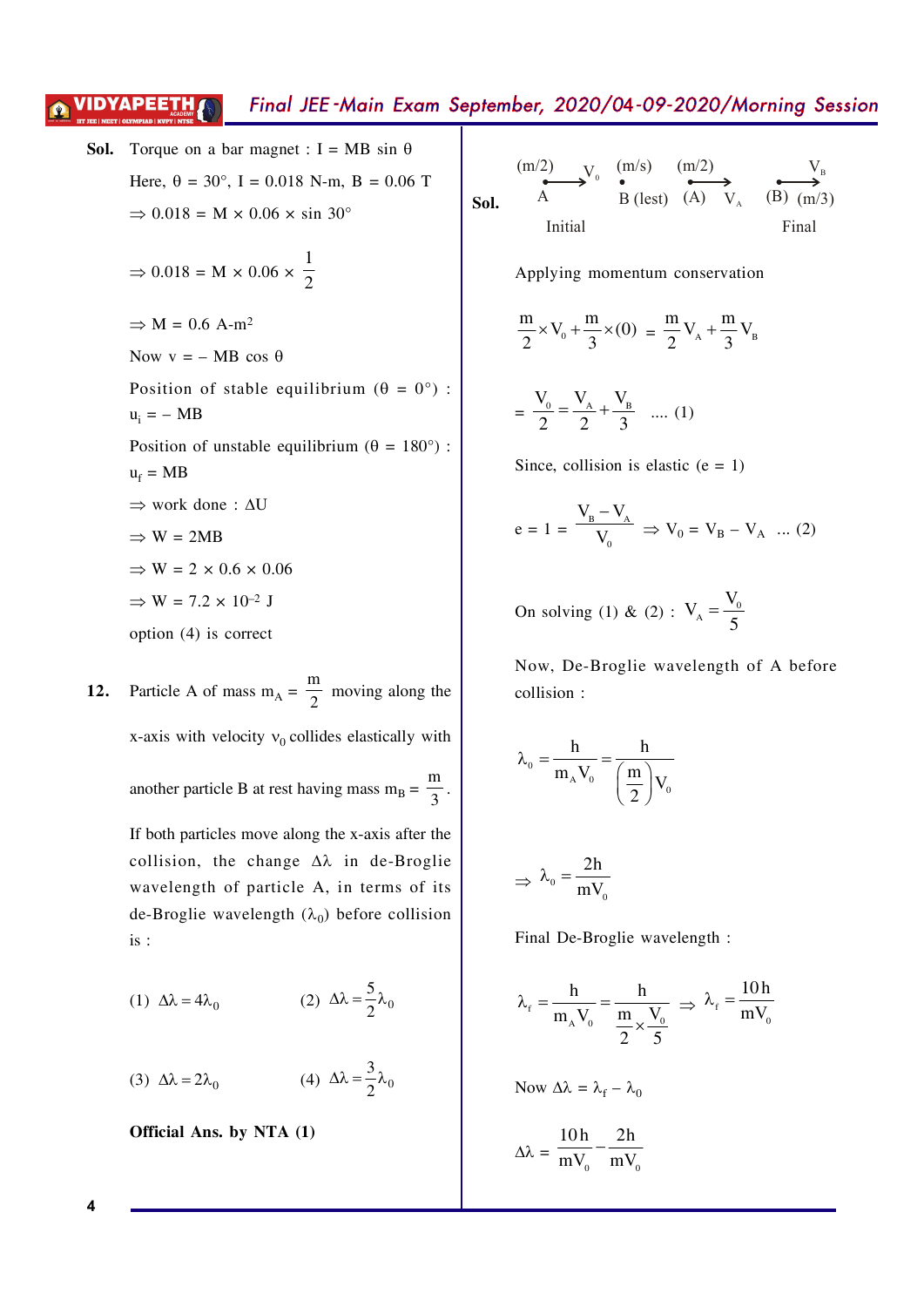## 'IDYAPEET

# Final JEE-Main Exam September, 2020/04-09-2020/Morning Session

$$
\Rightarrow \Delta \lambda = \frac{8h}{mv_o} \Rightarrow \Delta \lambda = 4 \times \frac{2h}{mv_o}
$$

 $\Rightarrow \Delta \lambda = 4\lambda_0$ 

option (1) is correct.

13. A small bar magnet is moved through a coil at constant speed from one end to the other. Which of the following series of observations wil be seen on the galvanometer G attached across the coil?



Three positions shown describe  $: (a)$  the magnet's entry (b) magnet is completely inside and (c) magnet's exit.



Sol. When bar magnet is entering with constant speed, flux will change and an e.m.f. is induced, so galvanometer will deflect in positive direction.

> When magnet is completely inside, flux will not change, so reading of galvanometer will be zero.

> When bar magnet is making on exit, again flux will change and on e.m.f. is induced in opposite direction to not of (a), so galvanometer will deflect in negative direction.

Looking at options, option (3) is correct.

14. A battery of 3.0 V is connected to a resistor dissipating 0.5 W of power. If the terminal voltage of the battery is 2.5 V, the power dissipated within the internal resistance is :

| $(1)$ 0.50 W  | $(2)$ 0.125 W |
|---------------|---------------|
| $(3)$ 0.072 W | $(4)$ 0.10 W  |
|               |               |

Official Ans. by NTA (4)

**Sol.**  
\n
$$
\begin{array}{r}\nR \\
\hline\ni \\
i\n\end{array}
$$
\n
$$
P_R = 0.5W
$$
\n
$$
\Rightarrow i^2R = 0.5W
$$
\nAlso,  $V = E - ir$   
\n $2.5 = 3 - ir$   
\n
$$
\Rightarrow ir = 0.5
$$
\nPower dissipated across 'r' :  $P_r = i^{2}r$   
\nNow  $iR = 2.5$   
\n $ir = 0.5$   
\nOn dividing :  $\frac{R}{r} = 5$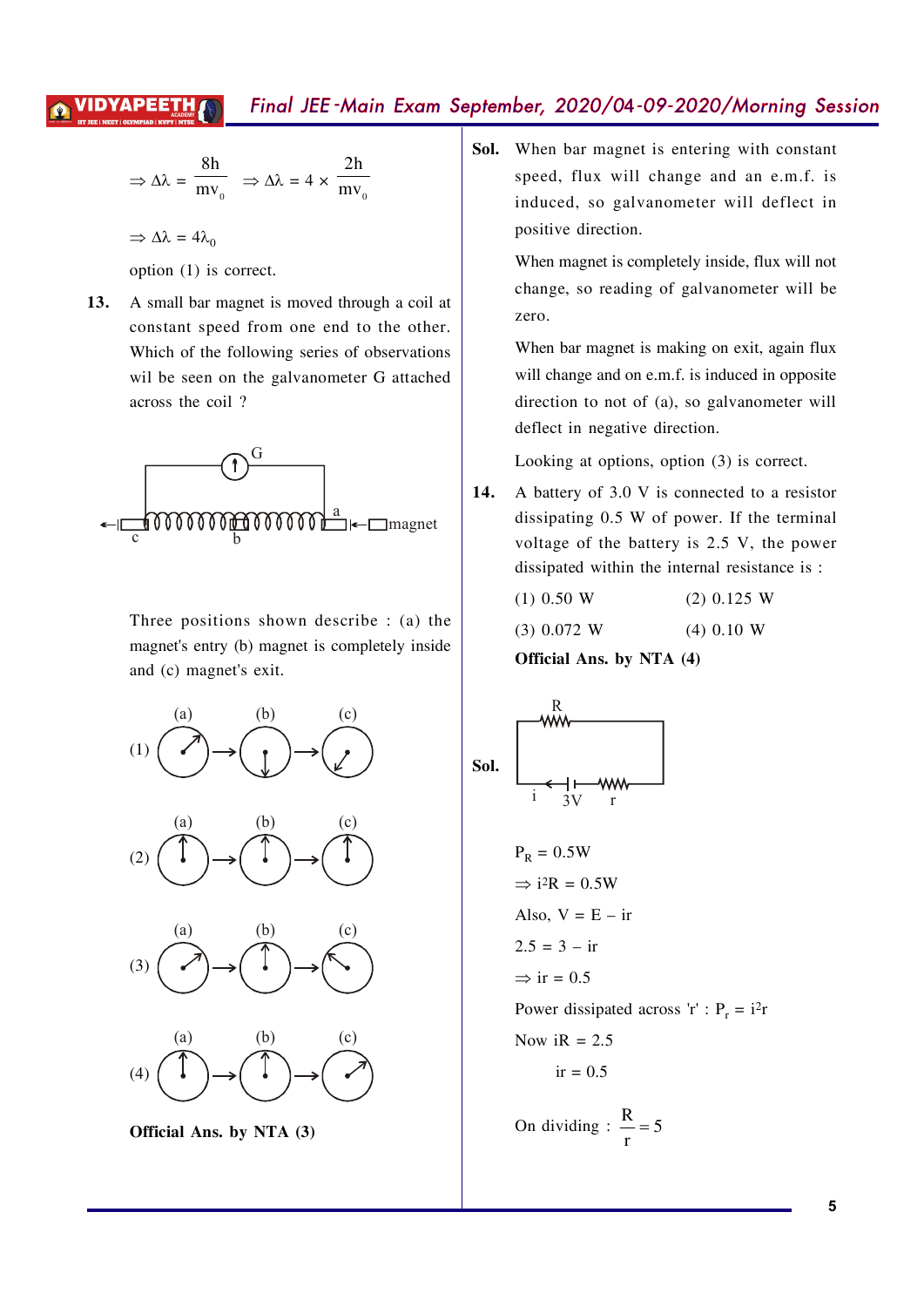Now 
$$
\frac{P_R}{P_r} = \frac{i^2 R}{i^2 r} \Rightarrow \frac{P_R}{P_r} = \frac{R}{r} \Rightarrow \frac{P_R}{P_r} = 5
$$
  
\n $\Rightarrow P_r = \frac{P_R}{5}$   
\n $\Rightarrow P_r = \frac{0.50}{5} \Rightarrow P_r = 0.10 W$ 

option (4) is correct.

15. Blocks of masses m, 2m, 4m and 8m are arranged in a line on a frictionless floor. Another block of mass m, moving with speed v along the same line (see figure) collides with mass m in perfectly inelastic manner. All the subsequent collisions are also perfectly inelastic. By the time the last block of mass 8m starts moving the total energy loss is  $p\%$  of the

original energy. Value of 'p' is close to :

| →∨       |   |   |    |                |                |  |
|----------|---|---|----|----------------|----------------|--|
|          |   |   |    |                |                |  |
|          | m | m | 2m | 4 <sub>m</sub> | 8 <sub>m</sub> |  |
| (1) 77   |   |   |    |                | $(2)$ 37       |  |
| $(3)$ 87 |   |   |    |                | (4)94          |  |

### Official Ans. by NTA (4)

$$
\text{Sol.} \quad \xrightarrow{\text{W}}_{\text{m}} \quad \text{WIII} \quad \text{WIII} \quad \text{WIII} \quad \text{WIII}
$$

All collisions are perfectly inelastic, so after the final collision, all blocks are moving together. So let the final velocity be v', so on applying momentum conservation:

mv = 16m v' 
$$
\Rightarrow
$$
 v' = v/16  
\nNow initial energy E<sub>i</sub> =  $\frac{1}{2}$ mv<sup>2</sup>  
\nFinal energy : E<sub>f</sub> =  $\frac{1}{2} \times 16$ m $\times$  $\left(\frac{v}{16}\right)^2$ 

 $\Rightarrow E_f = \frac{1}{2} m \frac{v^2}{16}$ 

Energy loss :  $E_i - E_f$ 

$$
\Rightarrow \frac{1}{2}mv^2 - \frac{1}{2}m\frac{v^2}{16}
$$

$$
\Rightarrow \frac{1}{2}mv^2 \left[1 - \frac{1}{16}\right] \Rightarrow \frac{1}{2}mv^2 \left[\frac{15}{16}\right]
$$

$$
\%p = \frac{\text{Energy loss}}{\text{Original energy}} \times 100
$$

$$
=\frac{\frac{1}{2}mv^2\left[\frac{15}{16}\right]}{\frac{1}{2}mv^2}\times 100 = 93.75\%
$$

 $\Rightarrow$  Value of P is close to 94.

16. The specific heat of water = 4200 J kg<sup>-1</sup> K<sup>-1</sup> and the latent heat of ice =  $3.4 \times 10^5$  J kg<sup>-1</sup>. 100 grams of ice at  $0^{\circ}$ C is placed in 200 g of water at 25°C. The amount of ice that will melt as the temperature of water reaches  $0^{\circ}$ C is close to  $(in \text{ grams})$ :

| $(1)$ 61.7 | $(2)$ 63.8 |
|------------|------------|
| $(3)$ 69.3 | $(4)$ 64.6 |

### Official Ans. by NTA (1)

Sol. Here the water will provide heat for ice to melt therefore

 $m_w s_w \Delta \theta = m_{ice} L_{ice}$ 

$$
m_{ice} = \frac{0.2 \times 4200 \times 25}{3.4 \times 10^5}
$$

$$
= 0.0617 \text{ kg}
$$

$$
= 61.7 \text{ gm}
$$

Remaining ice will remain un-melted

```
so correct answer is 1
```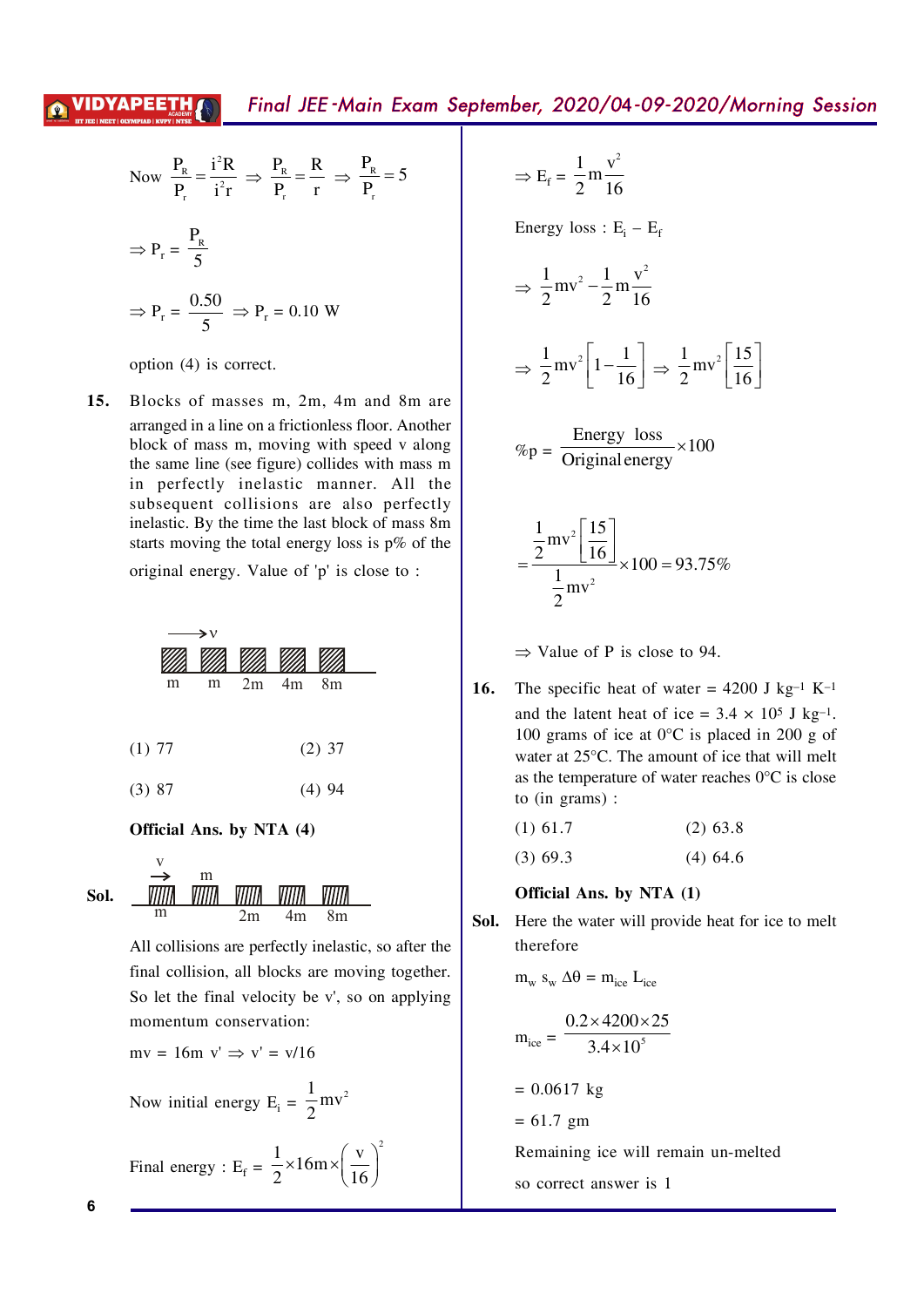# Final JEE-Main Exam September, 2020/04-09-2020/Morning Session

 $v^2 = 2gh$ 

A Tennis ball is released from a height h and 17. after freely falling on a wooden floor it

rebounds and reaches height  $\frac{h}{2}$ . The velocity

versus height of the ball during its motion may be represented graphically by:

(graph are drawn schematically and on not to scale)









Official Ans. by NTA (3)

Sol. Velocity at ground (means zero height) is nonzero therefore one is incorrect and velocity versus height is non-linear therefore two is also incorrect.

$$
\frac{dv}{dh} = 2g = const
$$

 $\frac{dv}{dh} = \frac{\text{constant}}{v}$ 

Here we can see slope is very high when velocity is low therefore at Maximum height the slope should be very large which is in option 3 and as velocity increases slope must decrease there for option 3 is correct.

18. A two point charges  $4q$  and  $-q$  are fixed on the

x-axis at 
$$
x = -\frac{d}{2}
$$
 and  $x = \frac{d}{2}$ , respectively. If

a third point charge 'q' is taken from the origin to  $x = d$  along the semicircle as shown in the figure, the energy of the charge will:



Official Ans. by NTA (3)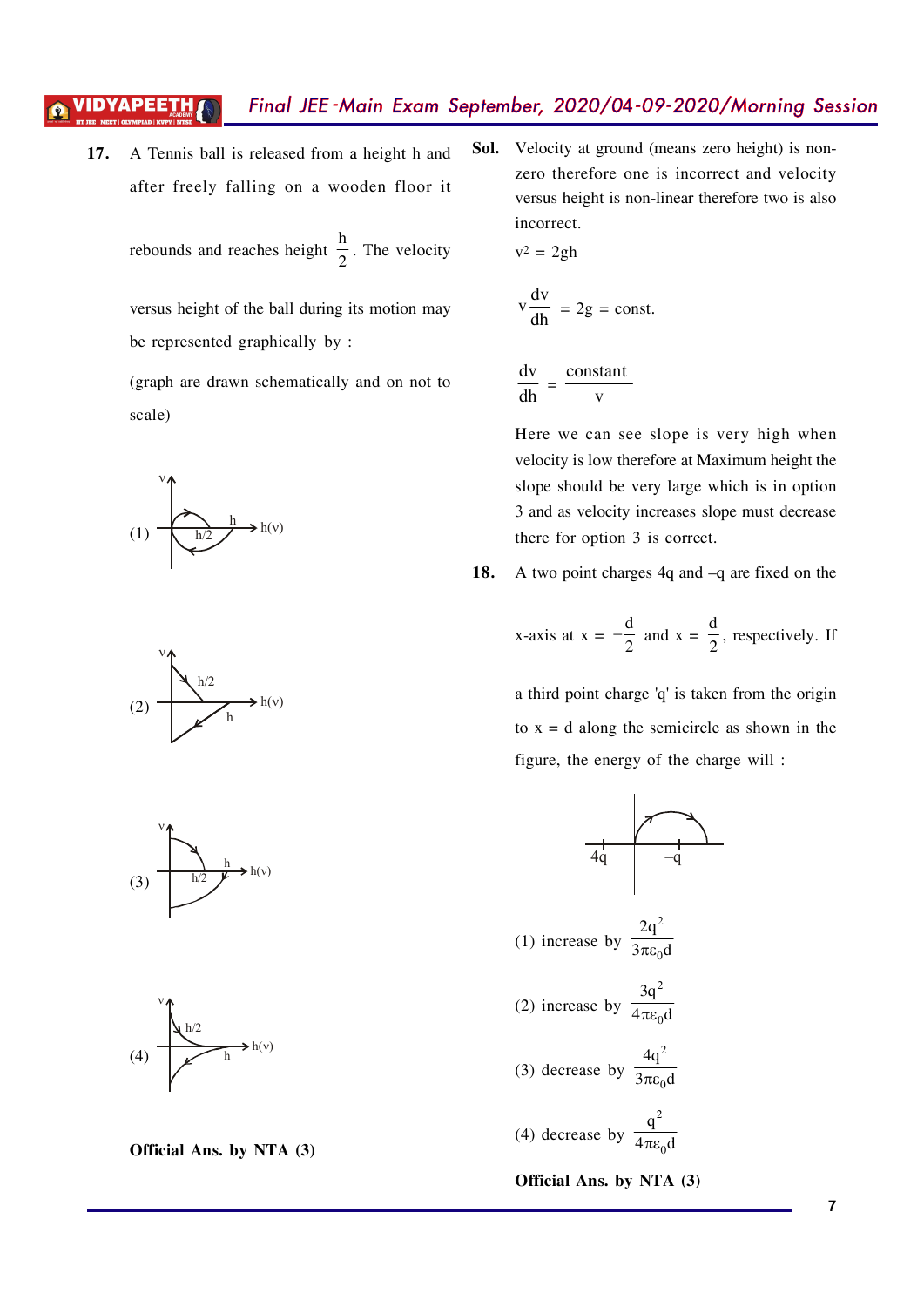#### Final JEE-Main Exam September, 2020/04-09-2020/Morning Session ЛОҮАРЕЕТ

**Sol.** Potential of  $-q$  is same as initial and final point of the path therefore potential due to 4q will only change and as potential is decreasing the energy will decrease Decrease in potential energy =  $q$  (V<sub>i</sub> – V<sub>f</sub>)

Decrease in potential energy

$$
=q\left[\frac{k4q}{d/2}-\frac{k4q}{3d/2}\right]=\frac{4q^2}{3\pi\varepsilon_0d}
$$

Therefore correct answer is 3.

19. Two charged thin infinite plane sheets of uniform surface charge density  $\sigma_+$  and  $\sigma_$ where  $|\sigma_{+}| > |\sigma_{-}|$  intersect at right angle. Which of the following best represents the electric field lines for this system :











Sol. Thin infinite uniformly charged planes produces uniform electric field therefore option 2 and option 3 are obviously wrong.

> And as positive charge density is bigger in magnitude so its field along Y direction will be bigger than field of negative charge in X direction and this is evident in option 1 so it is correct.

20. Take the breakdown voltage of the zener diode used in the given circuit as 6V. For the input voltage shown in figure below, the time variation of the output voltage is: (Graphs drawn are schematic and not to scale)





Sol. As there are two zener diodes in reverse polarity so if one is in forward bias the other will be in reverse bias and above 6V the reverse bias will too be in conduction mode. Therefore when voltage is more than 6V the output will be constant. And when it is less than 6V it will follow the input voltage so correct answer is two.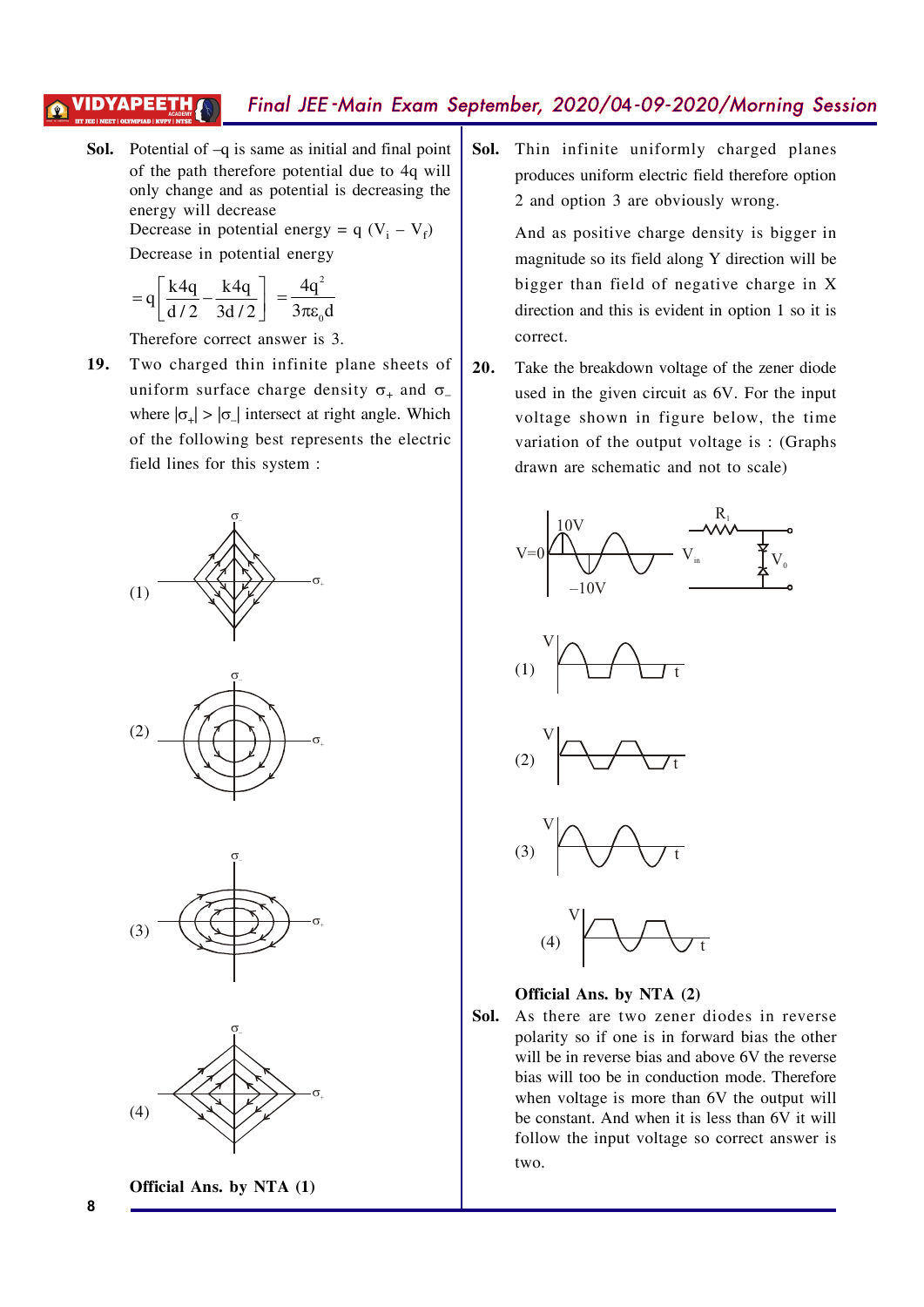#### Final JEE-Main Exam September, 2020/04-09-2020/Morning Session 'IDYAPEETH

In a compound microscope, the magnified  $21.$ virtual image is formed at a distance of 25 cm from the eye-piece. The focal length of its objective lens is 1 cm. If the magnification is 100 and the tube length of the microscope is 20 cm, then the focal length of the eye-piece lens (in cm) is  $\frac{ }{ }$ .

### Official Ans. by NTA (5)

Official Ans. by ALLEN (4.48) Sol.



for first lens = 
$$
\frac{1}{v_1} - \frac{1}{-x} = \frac{1}{1} \implies v_1 = \frac{x}{x-1}
$$

also magnification 
$$
|m_1| = \left|\frac{v_1}{u_1}\right| = \frac{1}{x-1}
$$

for 2<sup>nd</sup> lens this is acting as object

so 
$$
u_2 = -(20 - v_1) = -\left(20 - \frac{x}{x - 1}\right)
$$

and  $v_2 = -25$ cm

angular magnification  $|m_A| = \left|\frac{D}{u_2}\right| = \frac{25}{|u_2|}$ 

Total magnification m =  $m_1m_A = 100$ 

$$
\left(\frac{1}{x-1}\right)\left(\frac{25}{20-\frac{x}{x-1}}\right) = 100
$$

$$
\frac{25}{20(x-1)-x} = 100 \implies 1 = 80(x-1) - 4x
$$

$$
\Rightarrow 76x = 81 \Rightarrow x = \frac{81}{76}
$$

$$
\Rightarrow u_2 = -\left(20 - \frac{81/76}{81/76 - 1}\right) = \frac{-19}{5}
$$

now by lens formula

$$
\frac{1}{-25} - \frac{1}{-19/5} = \frac{1}{f_e} \Rightarrow f_e = \frac{25 \times 19}{106} \approx 4.48 \text{cm}
$$

 $22.$ ABC is a plane lamina of the shape of an equilateral triagnle. D, E are mid points of AB, AC and G is the centroid of the lamina. Moment of inertia of the lamina about an axis passing through G and perpendicular to the plane ABC is  $I_0$ . If part ADE is removed, the moment of inertia of the remaining part about the same axis

is 
$$
\frac{NI_0}{16}
$$
 where N is an integer. Value of N is



Official Ans. by NTA (11) Sol. Let side of triangle is a and mass is m



MOI of plate ABC about centroid

$$
I_0 = \frac{m}{3} \left( \left( \frac{a}{2\sqrt{3}} \right)^2 \times 3 \right) = \frac{ma^2}{12}
$$

triangle ADE is also an equilateral triangle of side a/2.

Let moment of inertia of triangular plate ADE about it's centroid (G') is  $I_1$  and mass is  $m_1$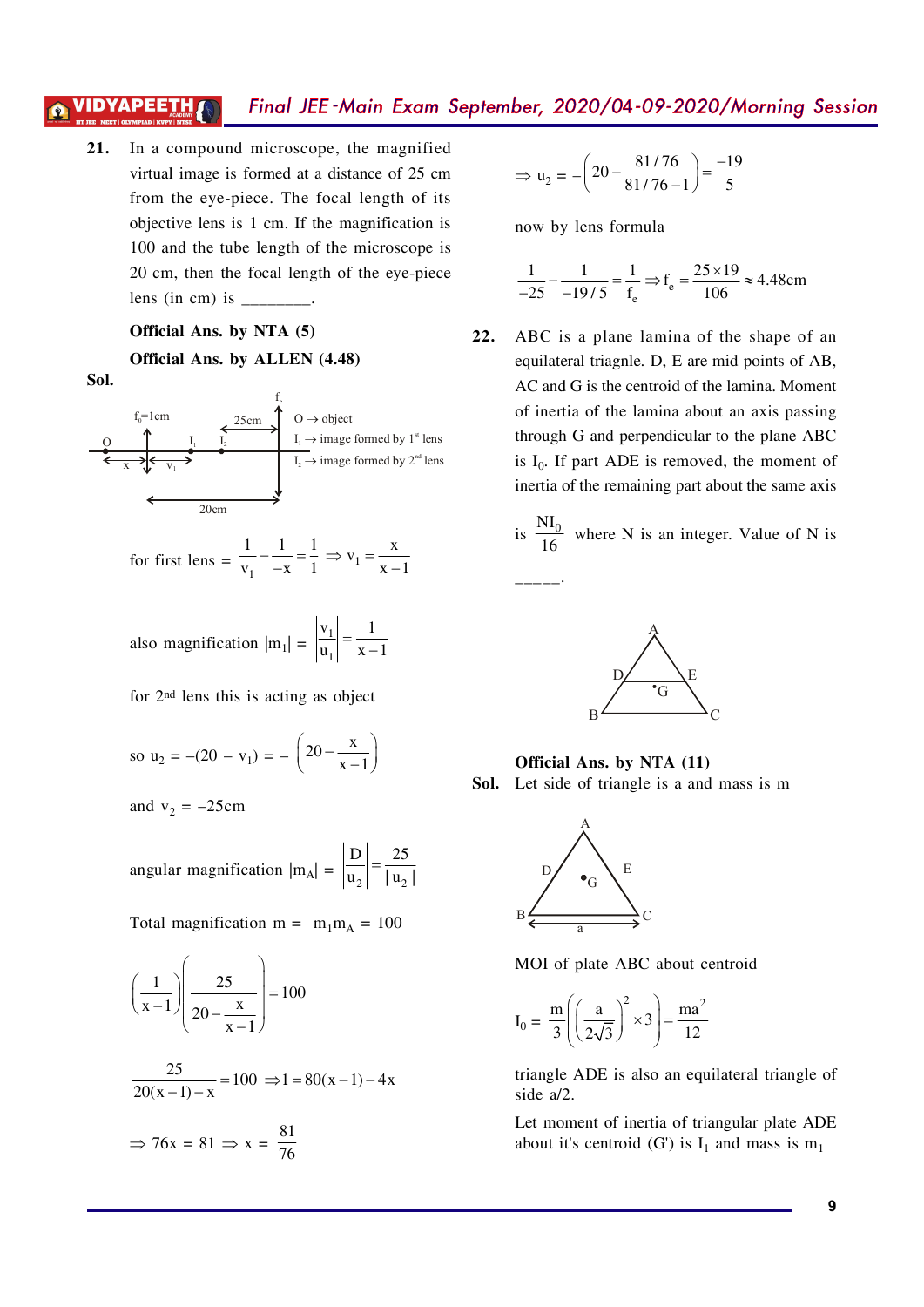$$
m_1 = \frac{m}{\frac{\sqrt{3}a^2}{4}} \times \frac{\sqrt{3}}{4} \left(\frac{a}{2}\right)^2 = \frac{m}{4}
$$
  

$$
I_1 = \frac{m_1}{12} \left(\frac{a}{2}\right)^2 = \frac{m}{4 \times 12} \frac{a^2}{4} = \frac{ma^2}{192}
$$
  

$$
2\frac{a}{\sqrt{3}} \qquad \qquad G
$$

distance GG' =  $\frac{a}{\sqrt{3}} - \frac{a}{2\sqrt{3}} = \frac{a}{2\sqrt{3}}$ so MOI of part ADE about centroid G is

$$
I_2 = I_1 + m_1 \left(\frac{a}{2\sqrt{3}}\right)^2 = \frac{ma^2}{192} + \frac{m}{4} \cdot \frac{a^2}{12}
$$

$$
= \frac{5ma^2}{192}
$$

now MOI of remaining part

$$
= \frac{\text{ma}^2}{12} - \frac{5\text{ma}^2}{192} = \frac{11\text{ma}^2}{12 \times 16} = \frac{11\text{I}_0}{16}
$$
  
\n
$$
\Rightarrow \quad \text{N} = 11
$$

23. A circular disc of mass M and radius R is rotating about its axis with angular speed  $\omega_1$ . If another stationary disc having radius  $\frac{R}{2}$  and same mass M is dropped co-axially on to the rotating disc. Gradually both discs attain constant angular speed  $\omega_2$ . The energy lost in the process is  $p\%$  of the initial energy. Value of  $p$  is  $\frac{1}{\sqrt{p}}$ .

## Official Ans. by NTA (20)



Let moment of inertia of bigger disc is  $I =$ 

$$
\Rightarrow \text{MOI of small disc } I_2 = \frac{M \left(\frac{R}{2}\right)^2}{2} = \frac{I}{4}
$$

by angular momentum conservation

$$
I\omega_1 + \frac{I}{4}(0) = I\omega_2 + \frac{I}{4}\omega_2 \Rightarrow \omega_2 = \frac{4\omega_1}{5}
$$

initial kinetic energy  $K_1 = \frac{1}{2}I\omega_1^2$ 

final kinetic energy  $K_2$ 

$$
= \frac{1}{2}\left(1+\frac{I}{4}\right)\left(\frac{4\omega_1}{5}\right)^2 = \frac{1}{2}\mathrm{I}\omega_1^2\left(\frac{4}{5}\right)
$$

$$
P\% = \frac{K_1 - K_2}{K_1} \times 100\% = \frac{1 - 4/5}{1} \times 100 = 20\%
$$

A closed vessel contains 0.1 mole of a 24. monoatomic ideal gas at 200 K. If 0.05 mole of the same gas at 400 K is added to it, the final equilibrium temperature (in  $K$ ) of the gas in the vessel will be closed to  $\frac{ }{ }$ .

> Official Ans. by NTA (266) Official Ans. by ALLEN (266.67)

Sol. As work done on gas and heat supplied to the gas are zero,

> total internal energy of gases remain same  $u_1 + u_2 = u_1' + u_2'$  $(0.1)$  C<sub>y</sub> (200) + (0.05) C<sub>y</sub> (400) = (0.15)C<sub>y</sub> T

$$
T = \frac{800}{3}k = 266.67k
$$